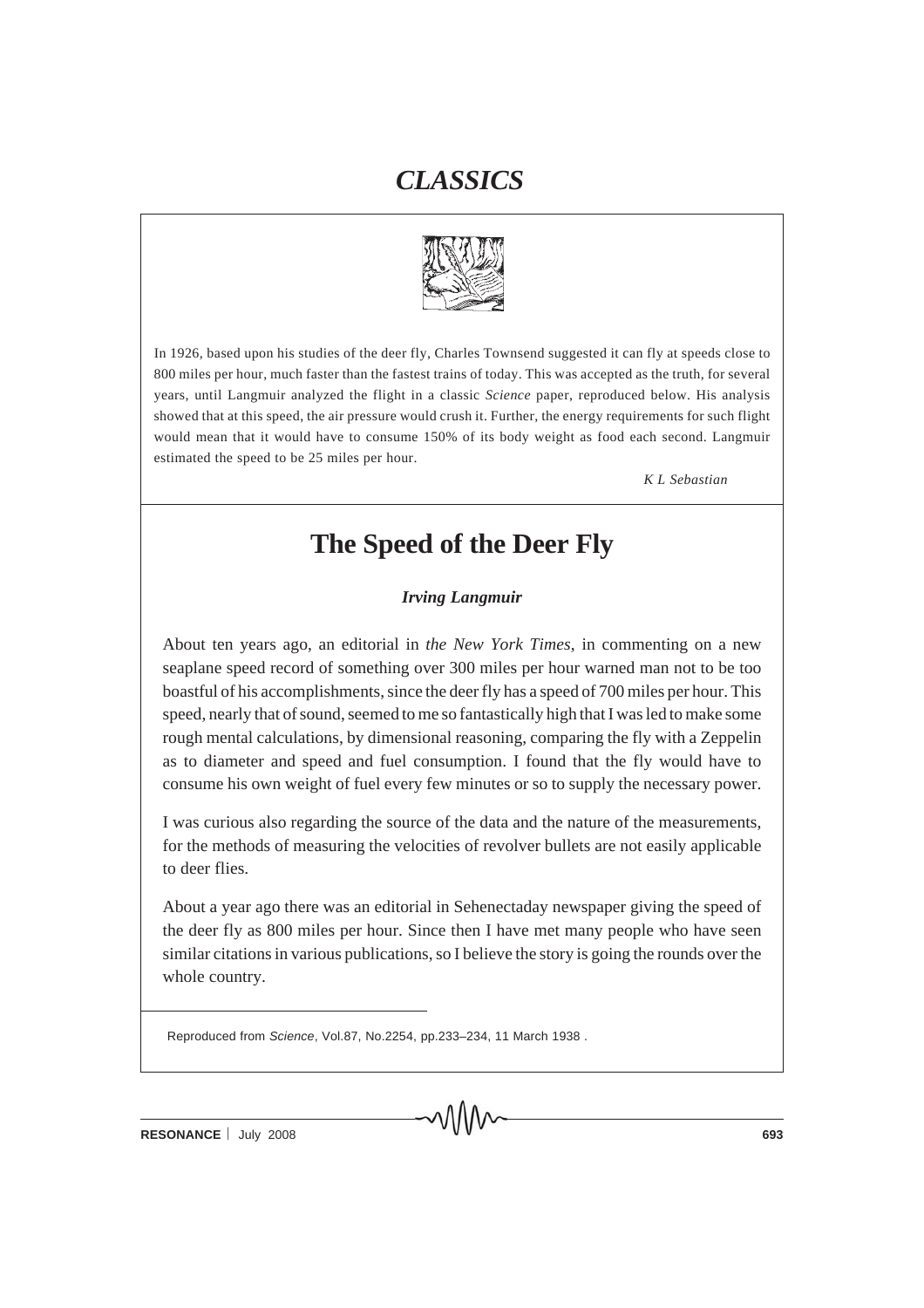I was therefore interested in a 2-page diagram in the *Illustrated London News,* January 1, 1938, giving the comparative speeds attained by man and by animals, fish, etc. The female deer fly was credited with 614 miles per hour, while for the male the record was 818 miles per hour.

On the next page there was a photograph entitled, "The speed champion of the world, capable of outstripping sound: a Deer Botfly (*Cephenomyia Pratti* Hunter*)*". Under this was a reference to the source of the data that I had long been hoping to find:

Writing in the Journal of the New York Entomological Society, Dr. Charles H.T. Townsend, who has studied insects, and Cephenomyia in particular, for many years, states "On 12,000 foot summits in New Mexico I have seen pass me at an incredible velocity what were certainly the males of Cephenomyia. I could barely distinguish that something had passed – only a brownish blur in the air of about the right size for these flies and without a sense of form. As closely as I can estimate, their speed must have approximated 400 yards per second."

It should be noted that the 400 yds/sec is 818 m/hr, while 300 yrds/sec is 614 m/hr. The article on "Ballistics" in the Encyclopedia Britannica, 1929 Edition, vol.2, p.1003, gives for the resisting force (drag) acting on a projectile of diameter *d,* moving with the velocity *v:*

 $R = \rho d^2v^2f$ 

Where  $\rho$  is the density of air, and  $f$  is a numerical factor that depends on the shape of the projectile and on the ration  $v/v_0$  where  $v_0$  is the velocity of sound.

This factor increases rapidly when the velocity approaches that of sound. For the speed of 818 m/hr  $(3.7 \times 10^4 \text{ cm/sec}) f = 0.20$ , for the best projectiles with sharp points and rises to 0.50 for cylindrical projectiles with flat heads. The deer fly has a very flat head, so that if we choose  $f = 0.25$  we shall certainly be taking too low a value. If we take  $d = 0.5$  cm for the body of the fly and neglect the resistance of the wings we shall again be taking a lower limit. The equation thus gives:

 $R = 1.0 \times 10^5$  dynes

or a force to the weight of 100 grams. A check on this result was obtained from equations of entirely different form in the "*Handbuch der Physik*," vol.5, p.311 (1927).

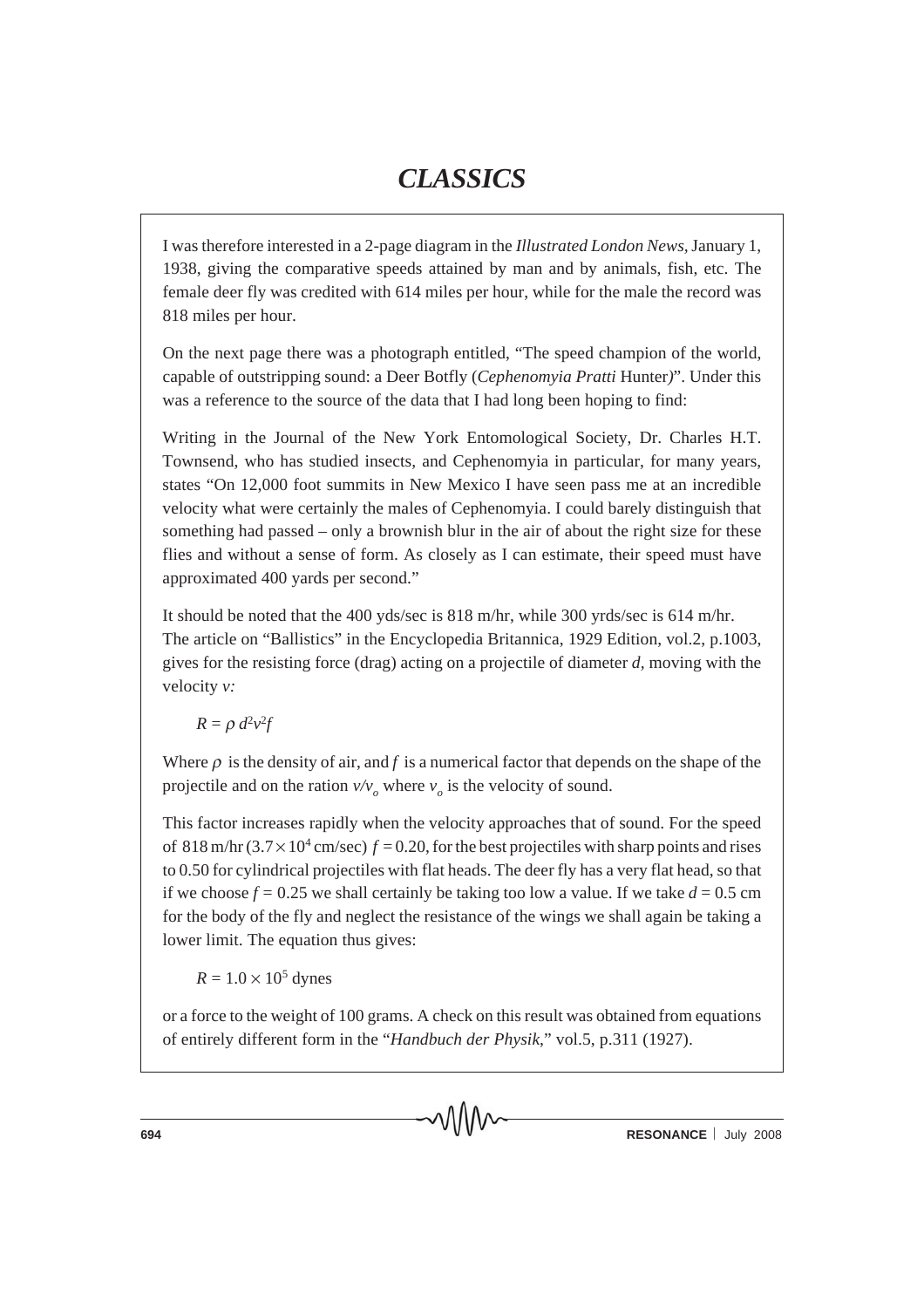Thus the wind pressure against the head of the fly amounts to about 8 pounds per square inch or more than half an atmosphere, probably enough to crush the fly. This force if unopposed would given an acceleration of 500 times gravity, taking the weight of the fly to be 0.20 grams (density, 1., length 1. cm, diameter 0.5 cm).

The power consumption needed to maintain this velocity of 818 m/hr would be  $3.7 \times 10^9$ ergs/sec or 370 watts or about one-half horse power – a good deal for a fly!

A man weighing 200 pounds and in good training can climb about 10,000 feet in a day, but he will eat at least 3 pounds of dry food and 2 pounds of water. The man develops 1.0 horsepower-hours of work or  $2.7 \times 10^{13}$  ergs and the food consumption amounts to  $8 \times 10^{-11}$  grams per erg. The insect can not do much better than this, since even man has rather high thermodynamic efficiency.

On this basis the insect, to deliver 370 watts, must consume 0.31 grams per see or 1.5 times his own weight of food each second!

The quoted statement of Dr. Townsend is obviously a mere rough estimate, which cannot justifiably be used to establish a world record. It is of interest to determine the speed of an object the size of a deer fly which would appear as "a barely distinguishable blur in the air." For this purpose I took a short piece of solder about 1 cm long and 0.5 cm diameter and tied it about its middle to one end of a light silk thread, holding the other end in my hand. With lengths of thread from 1 to 3 feet it was easily possible to swing the weight in a circle in a vertical plane at the rate of 3 to 5 rotations per second (timed with a telechron clock). In this way speeds from 13 to 64 miles per hour were produced.

Observations in a room, with a brightly lighted white ceiling as background, showed that at 13 miles per hour (580 cm/sec) the "fly" was merely a blur – the shape could not be seen, but it could be recognized as a small object of about the correct size.

At 26 m/hr (1,150 cm/sec) the fly was barely visible as a moving object. At 43 m/hr (1920 cm/sec) it appeared as a very faint line and the direction of rotation could not be recognized. At 64 m/hr. (2,900 cm/sec) the moving object was wholly invisible.

That even a black object of this size moving at 64 m/hr should be invisible is also apparent from the fact that in  $1/20<sup>th</sup>$  second (about the shortest time that the eye can recognize) the object moves 150 cm, and thus if it has a length of 1. cm the average intensity of the light